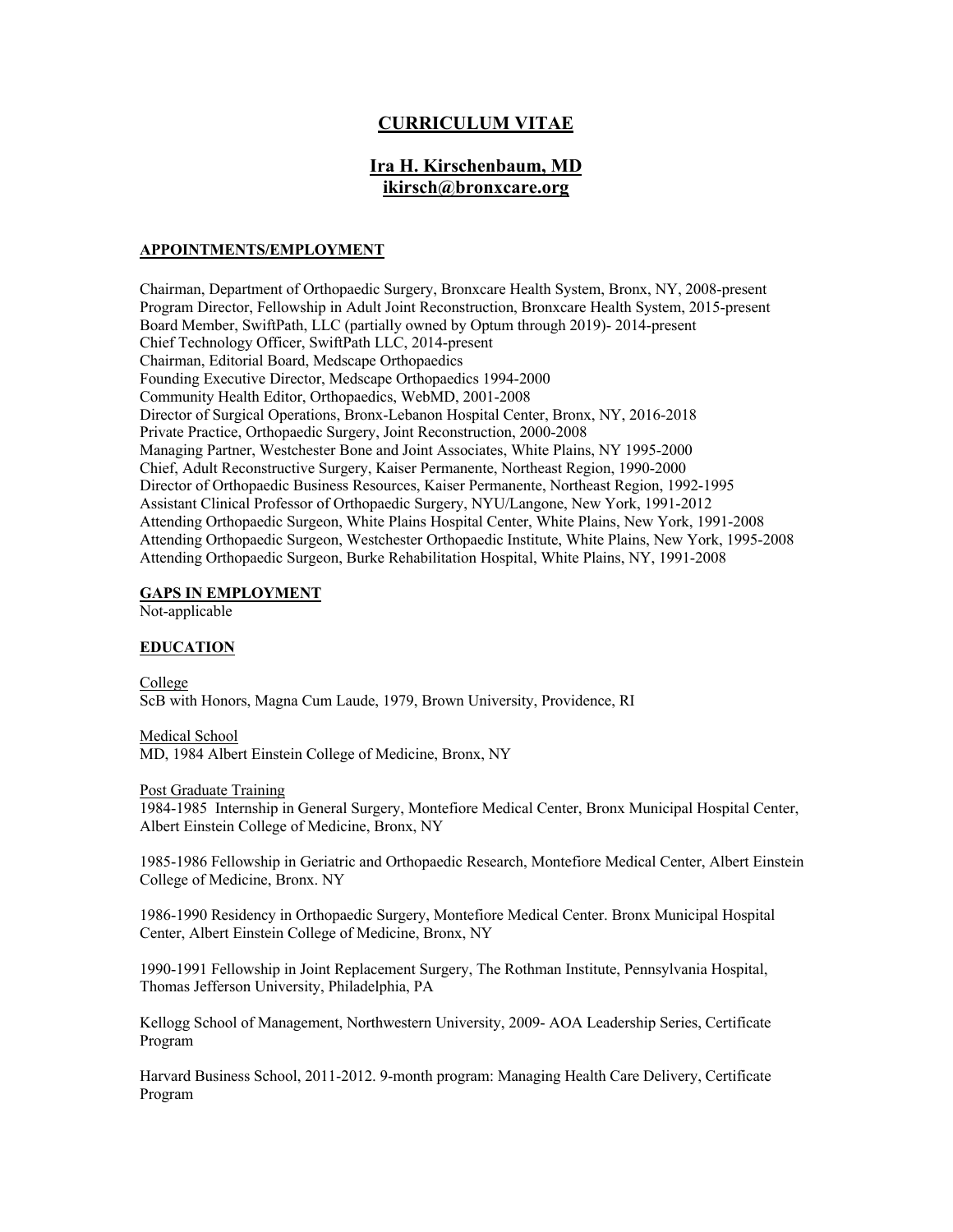Harvard Business School. 2018: Value Measurement in Healthcare, Certificate Program

# **CERTFICATION**

1986, National Board of Medical Examiners

1993-2003 Diplomate, American Board of Orthopaedic Surgery, Recertification 2003-2013, Recertification 2013-2023

#### **LICENSURE**

1985, New York State, 162875

#### **HONORS AND AWARDS**

The 1994 James A. Vohs Award for Quality The Award recognizes exceptional efforts in the Kaiser Permanente regions to provide outstanding quality of care and service to patients, with an emphasis on multidisciplinary teamwork.

1989, Orthopaedic Research and Education Foundation, Department Grant Award 89-39D

1979, Sigma Xi, Brown University

# **PATENTS**

Patent # WO2008097382A3- Short use system and method for adaptive radiation protection

A short use or disposable system and method for adaptive window-capable radiation protection provides a disposable outer covering for securing one or more flexible and overlappable radiation shield members relative to a user using a variety of features including pockets, pocket defining members, fitting aid members, and fixing and releasing points. Features allow conveniently securing multiple layers of reusable shields in disposable coverings and providing pre-selected and assembled shielding kits for specific uses. Variants provide adaptive shielding sheets that may be customized to a particular patient need or injury profile.

Patent # US20100191195A1- Cannulated apparatus and method relating to microfracture and revascularization methodologies (reapplication)

The present invention relates to a cannulated microfracture kit, apparatus, and method for using the same during a medical treatment. The present kit enables precise and repeated positioning, the regulation and repetition of microfracture force application, and a control of a mosaic bone penetration and other surgical control improvement features. The present invention overcomes the detriments resultant from prior techniques in an apparatus that is readily adaptable to a variety of adaptive orthopedic surgical procedures. Assembled and selectable kits are provided.

Design: Linear Hip System, Encore Orthopaedics (now DJO Global)

The Linear is a versatile hip system that incorporates a reduced lateral shoulder, proximal fixation and reduced distal geometry. In combination, these design features provide an inherently stable and ideal implant for multiple surgical approaches to total hip arthroplasty.

Design: Kirschenbaum Foot Positioner for Total Knee Replacement, Innomed, Inc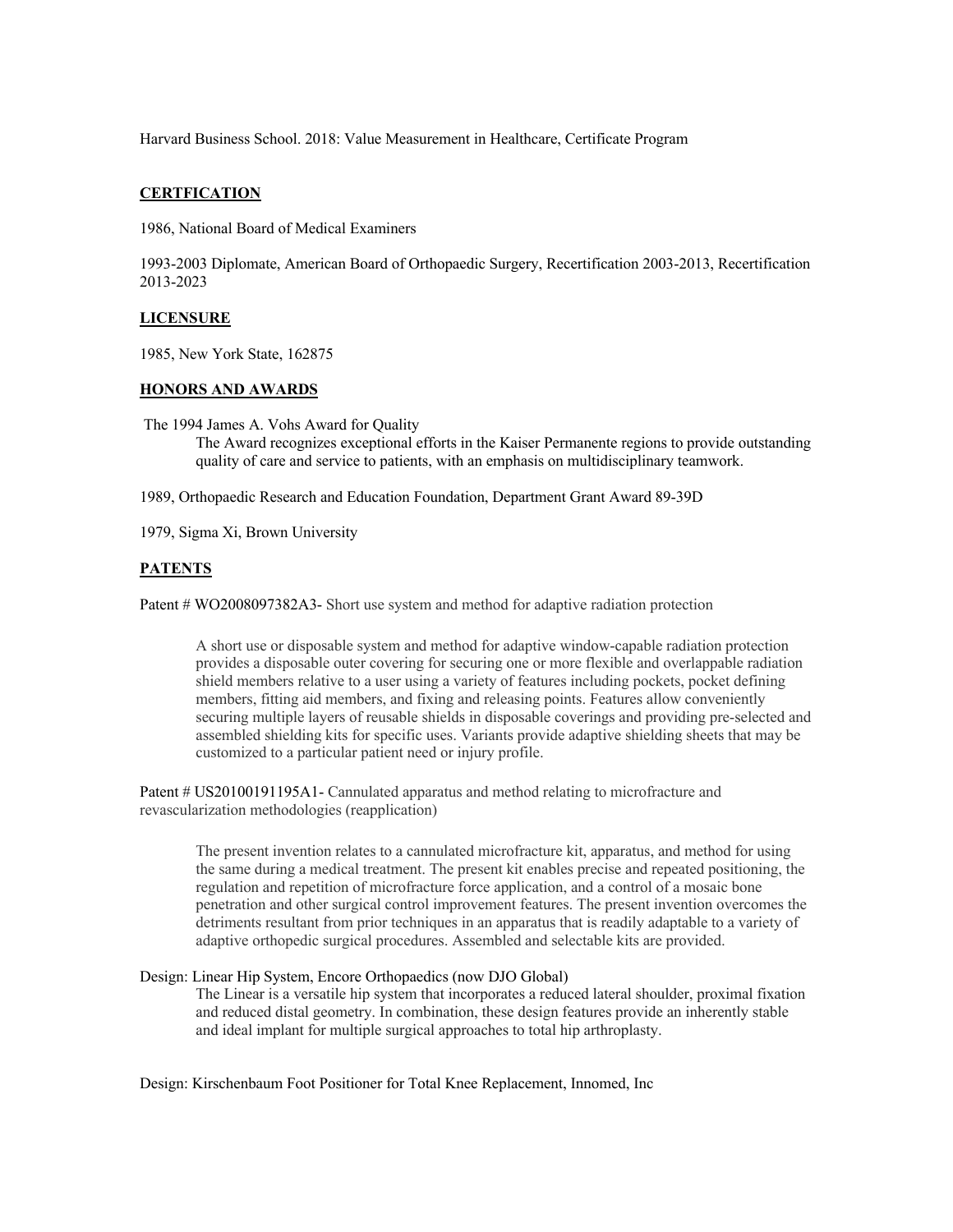The foot rest is dome shaped for optimal foot contact and positioning the leg in flexion, and can be rotated. The unit can be used under the drape by attaching it to a standard table attachment or it can be sterilized for use on top of the drape. It can be attached to the table with the optional sterilizable table clamp. The foot rest is supplied with a removable, sterilizable silicone foot pad.

Design: Kirschenbaum Acromioplasty Retractor, Innomed, Inc

Designed to fit under the posterior edge of the acromion and lever the humeral head down out of the way. Helps to protect both the posterior aspect of the shoulder and the articular surface of the humeral head during open acromioplasty and rotator cuff surgery.

Design: Kirschenbaum/Meftah Offset Rongeur, Innomed, Inc

Designed to have two separate heads, one with a low profile to fit into tight spaces between soft tissues and bone.

Design: Meftah/Kirschenbaum Graft Box

Sterilizable and lockable intraoperative box to store valuable graft material for the case

# **OTHER PROFESSIONAL ROLES**

American Academy of Orthopaedic Surgeons, Fellow- 1993-Present American Association of Hip and Knee Surgeons- 1995-Present Orthopaedic Research Society (1991-2000) Credentials Committee, Bronxcare Health System Operating Room Committee, Bronxcare Health System

# **RESEARCH PROFILE**

My research accomplishments and contributions have been in the areas of health information technology in healthcare and in the clinical area of adult reconstructive surgery of the hip and knee. Early in the 1990's I programmed and developed a comprehensive orthopaedic learning environment on the Internet. I merged this product with a newly found company, Medscape, and became the founding Executive Director of Medscape Orthopaedics. This eventually became part of the WebMD Family and continues to be a major source of medical information and education. I continue to serve as the Editor of Medscape Orthopaedics. Other sustainable information technology accomplishments in health information technology were the development of OrthoTrak, a popular case logging database in the 1990's and development of one of the earliest paperless systems for management of medicolegal documentation (StarMed). Additionally I was a member of the team to develop the first website of the American Academy of Orthopaedic Surgeons. I have lectured and written extensively in the health information technology space. In the area of joint replacement I was a senior consultant on the team that developed the Triathlon Partial Knee Replacement (Stryker, Inc.). I have also produced academic videos on techniques in adult reconstructive surgery. I have written on numerous topics related to joint replacement and in the last five years have focused my clinical research on orthopaedic problems facing indigent populations including access to care, health literacy, as well as joint replacement in high comorbid populations.

# **CLINICAL PROFILE**

Since the start of my clinical career I have focused on the development of quality surgical systems to deliver care. Early on, in 1994, this focus led to my being awarded the Vohs Award for Quality. This award is given to a single Kaiser program in the nation the innovates patient-based clinical programs. My program was a patient-centered joint replacement program that increased quality while decreased costs. After leaving Kaiser Permanente I started a solo joint replacement practice focused on quality and patient satisfaction. In my last year of this practice I performed over 450 major procedures a year and was a regional and national leader in partial knee replacements. This patient-based clinical focus was carried to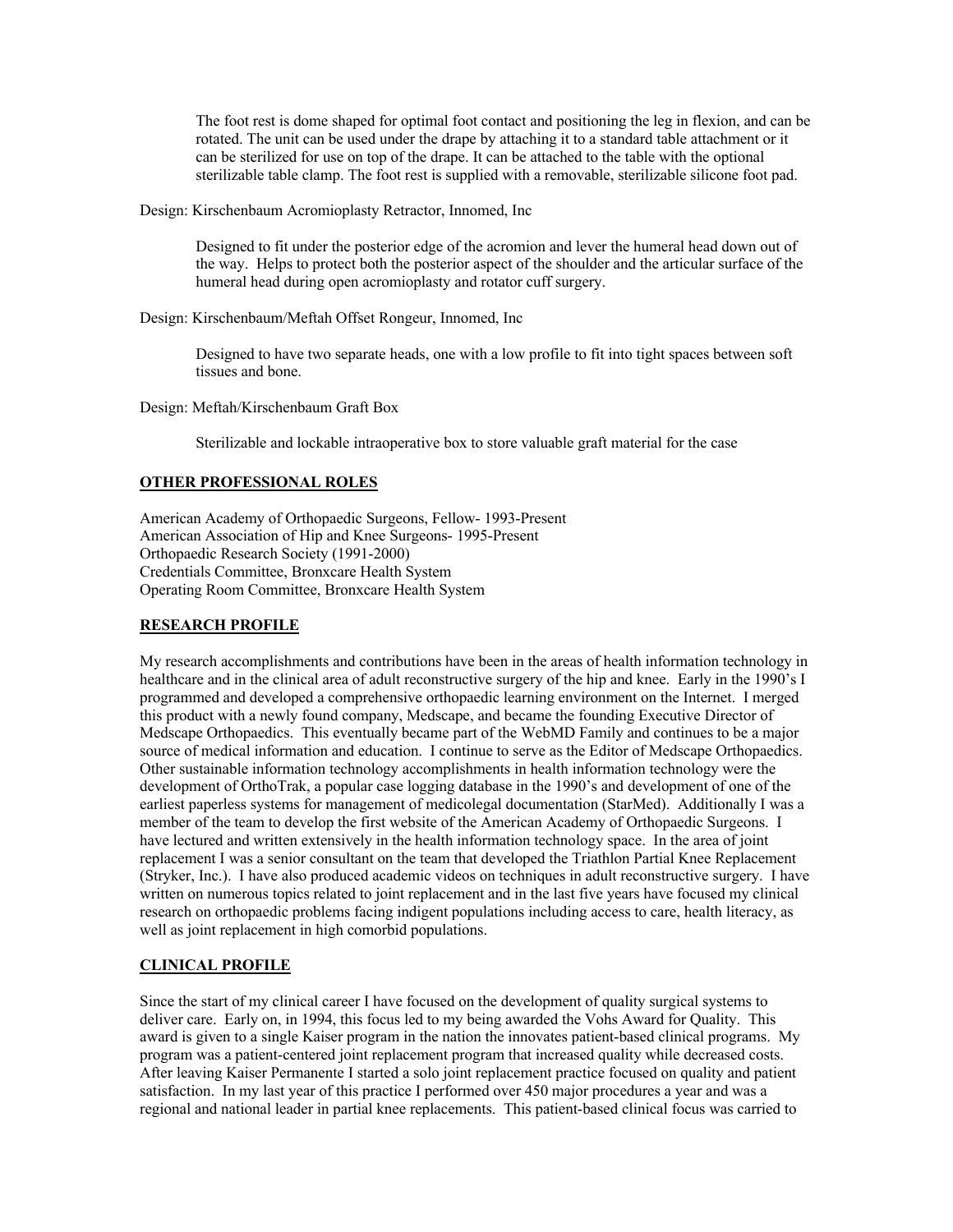the BronxCare Health System (BCHS). BCHS services the poorest congressional district in the United States and when I took over as chairman, the previous department saw  $\sim$ 3500 clinic visits and  $\sim$ 200 operations. This was with three partially dedicated surgeons. I clinically, organizationally, and financially revamped the department to the point where we now have 14 orthopaedic providers, see over 50,000 clinic visits a year, and perform over 1800 major procedures a year. Our focus on patient satisfaction, safety, and surgical excellence is regionally and even nationally known.

# **IMPACT**

I believe I have had impact on students, the field of health information technology, and also on the clinical area of joint replacement surgery. For students, I founded and continue to coordinate a pre-med summer fellowship for rising juniors and seniors in college, We are now entering our sixth summer of this exciting program.  $6-8$  Students a summer come to New York City and spend 8 weeks in our department in an organized program to afford them full immersion in medicine. The students go the operating room, shadow, in clinic, have two cadaver labs, one fracture lab, and a device company plant tour. They also, in week two of the fellowship start clinical research projects. The fellowship is fully supported by the faculty practice fund so students get their living expenses and travel paid for and also get a stipend for participation. Multiple abstracts originated in this program and one won a national award at lasts year conference OrthoSummit Evolving Technologies 2018.

In Health Information Technology, my working in founding and developing Medscape Orthopaedics has produced a sustainable online learning system and community now in operation for nearly twenty-five years. I have written a number of publications in this field including an EMR Primer for the American Academy of Orthopaedic Surgeons, and book on Orthopaedic Templates, a book on mobile applications, and numerous publications and communications in orthopaedic journals. I am a frequent lecturer on this topic for many societies. In practice management, I co-chaired a multi-year course with Kevin Bozic, MD, Chairman and Dean at Dell Medical School, University of Texas Austin. I continue to be chair of the instructional course lecture series committee for the Annual Meeting of the American Academy of Orthopaedic Surgeons.

# **GRANTS**

1989, Orthopaedic Research and Education Foundation, Department Grant Award 89-39D This grant was to purchase and outfit a new health information technology laboratory at Montefiore Medical Center where, at the time I was a research fellow.

#### **ADMINSTRATIVE LEADERSHIP APPOINTMENTS**

#### **INTERNAL**

Chairman, Operating Room Committee, 2011-2015, BronxCare Health System Member, Operating Room Committee, 2008-Present, BronxCare Health System Chairman, Operating Room Products Committee, BronxCare Health System Member, Medical Executive Council, BronxCare Health System

#### **EXTERNAL**

American Academy of Orthopaedic Surgeon, Chairman, ICLS Practice Management Committee 2018-2022

Medscape Orthopaedics, Chair, Editorial Advisory Board, 2012-Present RAND-AMA-PCPI Office of National Coordinator for Health IT Expert Panel on Clinical Decision Support – Orthopedics- Panel Member- 2011 American Academy of Orthopaedic Surgeons ICLS Practice Management Committee, 2015-2018 American Academy of Orthopaedic Surgeons HITECH Committee, 2011-2013 American Academy of Orthopaedic Surgeon Electronic Medical Record Primer Editor- 2011 American Academy of Orthopaedic Surgeons EMR Project Team- 2010-2011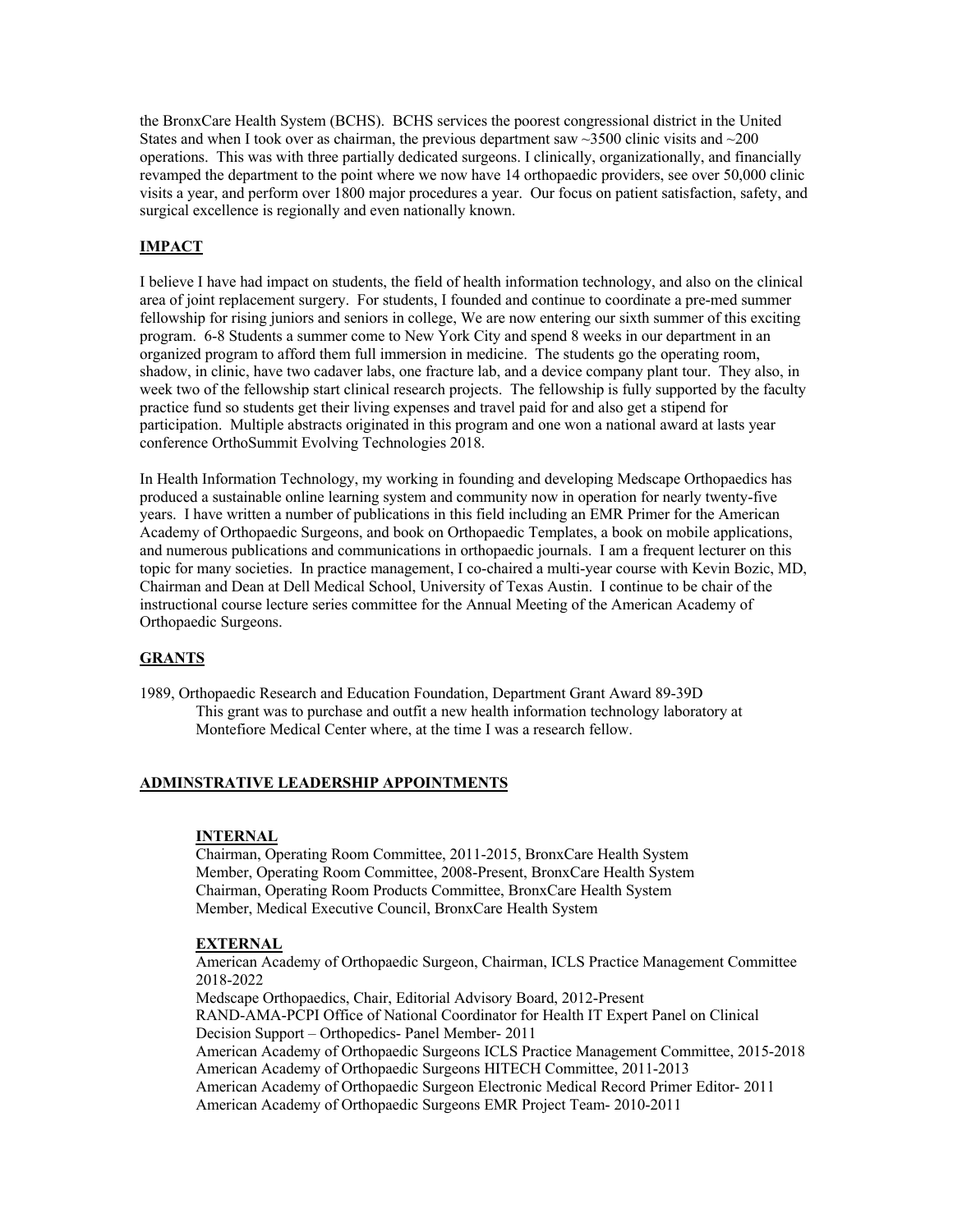American Academy of Orthopaedic Surgeons Committee on Electronic Media- 2002-2008 American Academy of Orthopaedic Surgeon Technology Skills Pavilion Faculty- 2001-2011 American Academy of Orthopaedic Surgeon Instructional Course Lecture Faculty- EMR, Computers, Paperless Offices- 1995-2014 American Academy of Orthopaedic Surgeons Internet Steering Committee- 1992-1995 American Academy of Orthopaedic Surgeons Computer Boot Camp- Faculty- 1992-1995 WebMD, Orthopaedic Blog Editor, Arthritis and Joint Replacement, 2002-2006 WebMD, Columnist, Mad About Medicine Blog, 2002-2006 Medscape, Executive Director, 1994-1999 Team Physician, Mt. Vernon Athletics and Basketball (NYS Champions)- 2004-present Team Physician Edgemont Football (NYS Champions)- 2005-2008 Team Physician, Tuckahoe High School Athletics and Football (NYS Champions)-2005-2008 Administrative Team Physician, Monroe College, NCAA Division III-2012-2015 Journal of the American Academy of Orthopaedic Surgeons- Consulting Editor for Digital Information- 2003 Journal of Arthroplasty, Editorial Board, 1998-2001 Police Surgeon, Mamaroneck, NY 2001-2007 Arthritis Foundation, Hudson Valley Chapter, Advisory Board, 1996-2003 Arthritis Foundation, Hudson Valley Chapter, Program Committee, 1996-2002 Arthritis Foundation, Hudson Valley Chapter and the Orthopaedic Research and Education Foundation, Program Chairman, The Joint Parade, Westchester County 1997 American Academy of Orthopaedic Surgeons, On-Line Internet Program, Board of Editors, 1995- 2000 American Academy of Orthopaedic Surgeons, Orthopaedic Boot Camp, Faculty, 1995-96 American Academy of Orthopaedic Surgeons, Committee on Electronic Media Education, 1997- 2003 White Plains Hospital Center, Physicians Organization Board of Directors White Plains Hospital Center, Physicians Organization Contracting Committee White Plains Hospital Center, Medical Management Committee- Physician Hospital Organization (PHO) 1994-1996 White Plains Hospital Center, Utilization Management Committee- 1993-2007 White Plains Hospital Center, Transfusion Committee- 1996-2007 Kaiser Permanente, New York Permanente Medical Group, Board of Directors, 1994-1995 Chief, Adult Reconstruction Orthopaedic Surgery, Kaiser Permanent, New York, 1991-1995 Director of Orthopaedic Resource Management, Kaiser Permanente, Northeast Region, 1991-1994 CISAC (Clinical Information Services Advisory Committee)- Kaiser Permanente regional committee with responsibility to coordinate all computer-related information services, 1994 Cost Structure Task Force- Kaiser Permanente committee with regional representation designed to develop new programs to improve quality and increase cost Clinical Pathways Committee, White Plains Hospital Center- 1995-2007 Credentials Committee, White Plains Hospital Center 2002-2007 Evaluator, Orthopaedic Knowledge Update CD-ROM, 2002 Evaluator, Journal of Bone and Joint Surgery CD-ROM, 2003 Program Consultant Orthopaedic Grand Rounds Multimedia Program, Seven Volume CD-ROM Set, American Academy of Orthopaedic Surgeons, 1998

# **PUBLICATIONS**

#### **PEER REVIEWED ORIGINAL CONTRIBUTIONS**

- 1. Kirschenbaum 1, Hamerman D. Mikolay L. Klagsbrun M: Chondrogenic effects of a growth factor derived from cartilage. Clin Res 1984 32:663A.
- 2. Kirschenbaum I, Hamerman D, Mikolay L, Klagsbrun M: A cartilage-derived growth factor *enhances* chondrocyte hyaluronate synthesis. Fed Proc 1984 43:705.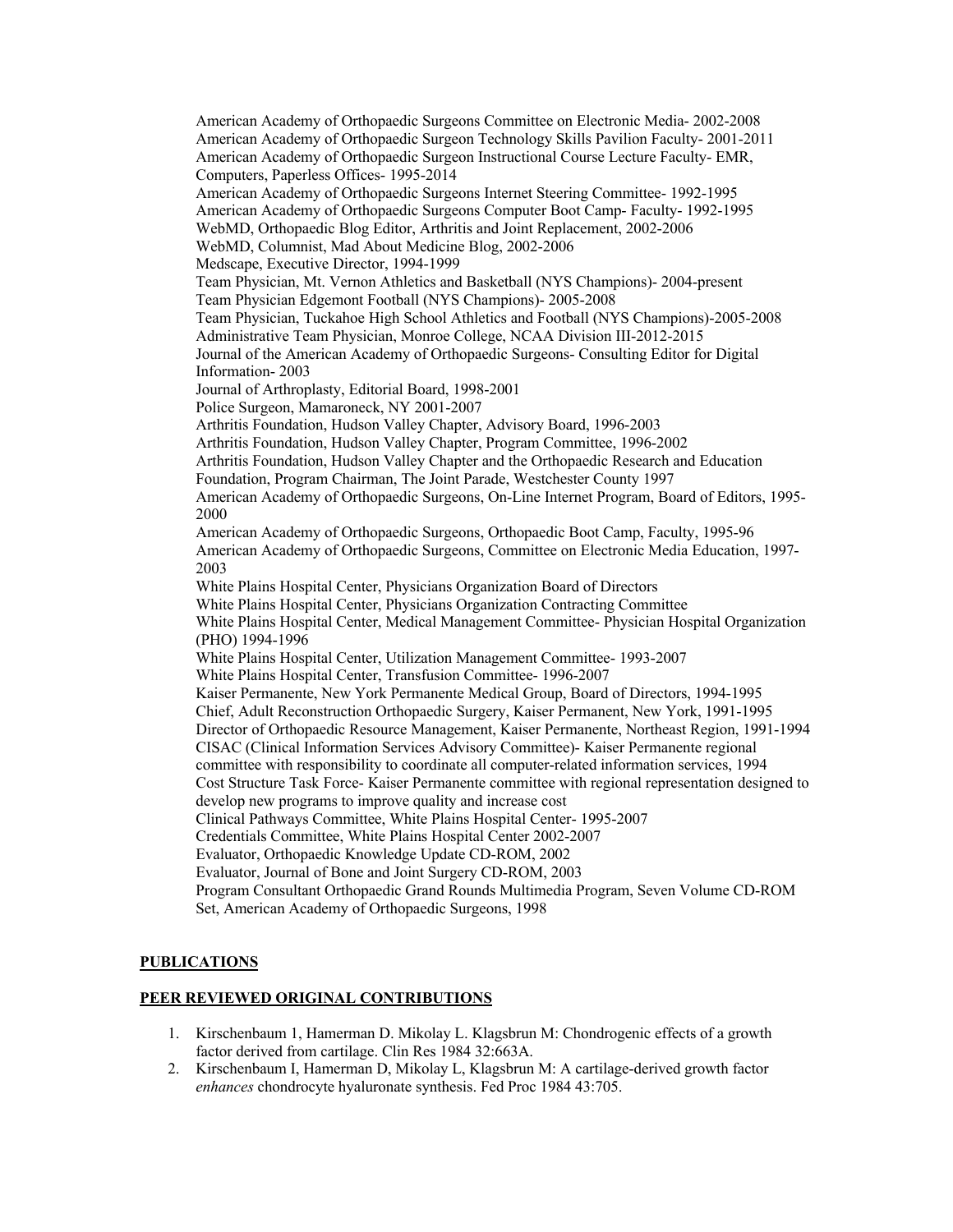- 3. Hamerman D, Kirschenbaum I, Klagsbrun M: Effects of a cartilage-derives growth factor on chondrocytes. Br J Rheum 1984 23:133.
- 4. Hamerman D. Kirschenbaum I, Pelczar C. Klagsbrun M, Sasse J: Growth factors in synovial fluid. Sand S Rheum 1986 S60.
- 5. Hamerman D, Taylor S, Kirschenbaum I, Klagsbrun M. Raines EW, Ross R, Thomas K: Growth factors with heparin-binding affinity in human. synovial fluid. Proc Soc Exp Biol and Med 1987 186:384-389.
- 6. Kirschenbaum I, Hamerman D, Klagsbrun M, Sasse J*:* Growth factors in synovial fluid. Trans Orthop Res Soc. 1987.
- 7. Kirschenbaum IH, Lee M, Hirsh D: Patellofemoral arthralgia: Long-term results of the Maquet procedure. Orthop Trans 1988 *12:547.*
- 8. Kirschenbaum IH, Giangarra C, Macy NJ: Mid-Shaft forearm fractures in children. Orthop Trans 1989 13:604.
- 9. Kirschenbaum IH, Vernace IV, Booth RE Jr, Balderston RA, Rothman RH: Total hip arthroplasty for osteonecrosis. Sem Arthroplasty 1991 2:234-240.
- 10. Kirschenbaum IH, Rothman RH: The technique of cemented total hip arthroplasty. Tech Orthop 1991 6:26-33.
- 11. Kirschenbaum IH: Basic principles of hydroxyapatite in joint replacement surgery. Sem Arthroplasty 1991 2:252-259.
- 12. Kirschenbaum, IH: Making *35* mm slides using a computer. A physicians perspective. Sem Orthop 1992 7.
- 13. Taylor SM, Kirschenbaum, IK: Multimedia case presentations. Sem Orthop 1992 7
- 14. Kirschenbaum IH, McAllister CM: The Use of Grafts in Arthroplasty Surgery. Sem Arthroplasty September 1993.
- 15. Kirschenbaum IH, Ververelli P, Booth RE Jr.: Internal allograft augmentation for supracondylar fractures after total knee arthroplasty. Contemporary Orthopaedics, 1996.
- 16. Utilisation of a repless model in primary joint arthroplasty, M Meftah, I Kirschenbaum, Orthopaedic Proceedings, The British Editorial Society of Bone & Joint Surgery, 99 (SUPP\_5),5-5
- 17. Meftah M, White P, Siddiqi A, Perake V, Kirschenbaum I. Routine Preoperative Venous Doppler Screening Is Not Effective in Preventing Thromboembolic Events After Total Joint Arthroplasty. Orthopedics. 2018; 41(2):e202-e206. 2017
- 18. Meftah M, Siddappa VH, Siddiqi A. Kirschenbaum I. 6. Tranexamic Acid Reduces Transfusions Rates in Morbidly Obese Patients undergoing Total Joint Arthroplasty. Surgical Technology International, Volume 34. 2018
- 19. Siddappa VH, Meftah M, Satalich J, Kirschenbaum I. Piriformis Sparing Modified Posterolateral Approach in Total Hip Arthroplasty. Submitted to J Bone and Joint Surg Essential Surgical Techniques. 2018.
- 20. Meftah M, Siddappa VH, Satalich J, Kirschenbaum I. Customized Articulating Cement Spacer with Stem Extension for Treatment of Periprosthetic Joint Infection. Submitted to J Bone and Joint Surg Essential Surgical Techniques. 2018.
- 21. M Meftah, I Kirschenbaum, Safety criteria for short stay after total joint arthroplasty, Orthopaedic Proceedings 101 (SUPP\_4), 38-38, The British Editorial Society of Bone & Joint Surgery
- 22. M Meftah, I Kirschenbaum, Cost saving in total joints: lessons learned, Orthopaedic Proceedings The British Editorial Society of Bone & Joint Surgery, 101 (SUPP\_4), 37-37 2019
- 23. Meftah M, Plassche G, Silverman A, White P, Kirschenbaum I. Total Joint Arthroplasty in Immunocompromised Patients: a Matched Pair Analysis for Comorbidities. Current Orthopaedic Practice, May/June 2019, Volume 30, Issue 3, p. 246-249.
- 24. Meftah M, Boenerjous-Abel S, Siddappa VH, Kirschenbaum I. Efficacy of Regional Adductor Canal Block using Extended Release Liposomal Bupivacaine in Total Knee Arthroplasty: A Randomized Prospective Study. 2019 Orthopaedics
- 25. H Patel, H Abbas, A Baiomi, E Shehi, J Miranda, I Kirschenbaum, Pre-Operative Treatment of Hepatitis C Infection Decreases Post-Operative Complications in Patients Undergoing Knee and Hip Arthroplasty: 2962 American Journal of Gastroenterology 114
- 26. Using Emergency Department Data to Inform Specialty Strategy: Analyzing the Distribution of 13,777 Consecutive Immediate Orthopaedic Consults in an Urban Community Emergency Department, Jalen N. Broome, Richard C. Jarvis III, Ariel R.C. Silverman, Grace C. Plassche, Ira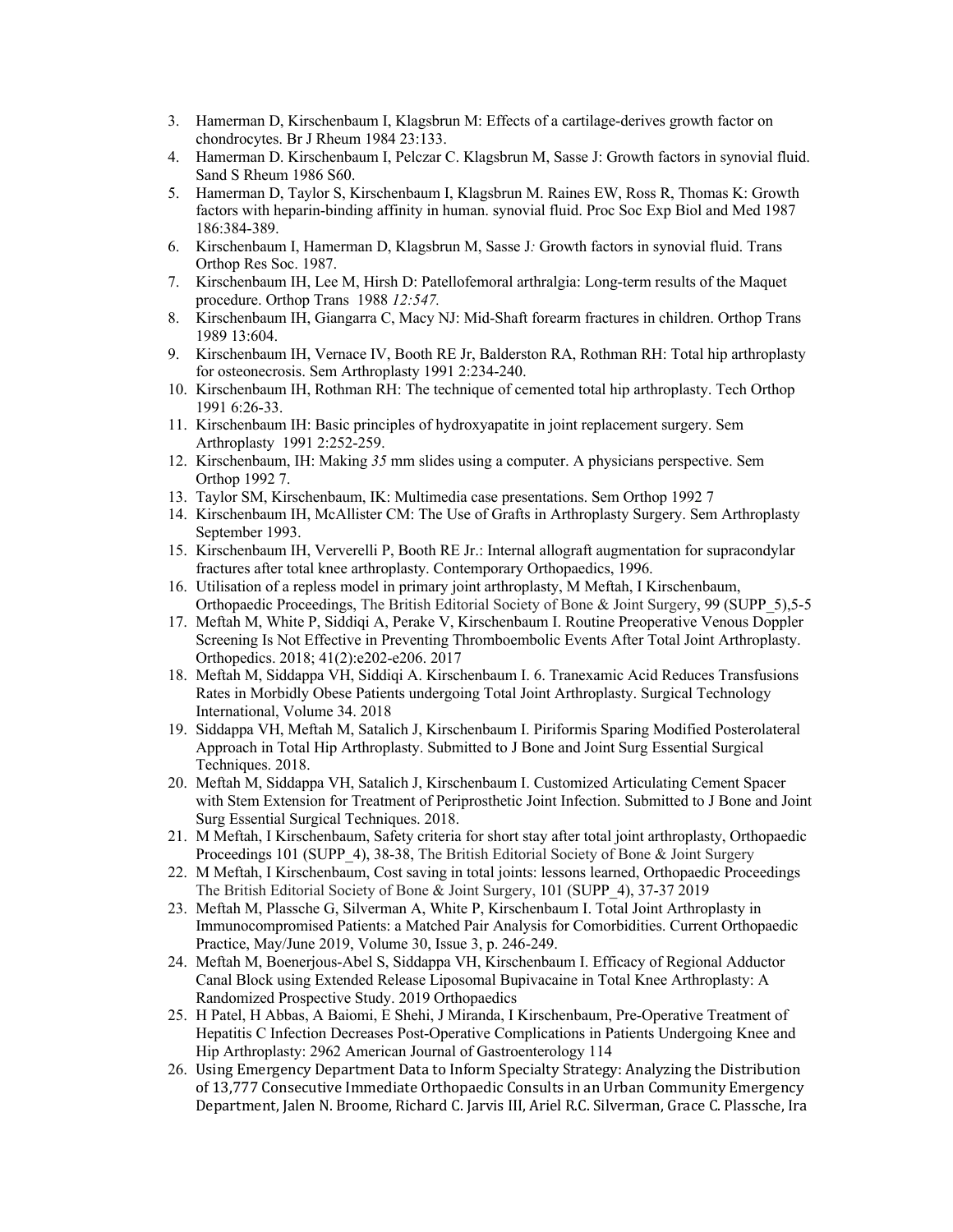H. Kirschenbaum, MD, Journal of the American Academy of Orthopaedic Surgeons, Accepted for publication  $1/15/20$ .

# **OTHER PEER REVIEWED PUBLICATIONS**

- 1. Kirschenbaum IH: Reconstruction for defects in the proximal part of the femur using allograft arthroplasty. Letter to the editor, J Bone Joint Surg 1988 70A: 1113.
- 2. Kirschenbaum IH: The displaced femoral neck fracture: Internal fixation versus bipolar endoprosthesis. Results of a prospective randomized comparison. Letter to the editor. Clin orthop 1989 240:3ll.
- 3. Kirschenbaum IH, Kupcha P, Vresilovic E, Booth RE Jr. Hozack WJ, Rothman RH: Hip and Knee Arthroplasty: Annotated Bibliography of the 1990 Literature. Sem Orthop 1991 6:1-61.
- 4. Optimizing Unicompartmental Knee Replacements, DVD Surgical Technique, American Academy of Orthopaedic Surgeons, 2004.
- 5. Removal of Monoblock Cementless Total Knee Replacement, AAOS Annual Meeting, Video Instructional Orthopaedic Theater, Chicago, 2013.
- 6. Kirschenbaum IH, Koras M, Taylor SM, ed: Computers in Academic and Clinical Orthopaedic Surgery. Sem Orthop 1992 7

# **INVITED CONTRIBUTIONS**

- 1. Kirschenbaum IH, Miller-Breslow A, Macy NJ: Potts paraplegia. Einst Quart *3* Biol Med 1989 7:94-102
- 2. Habermann ET, Hannafin JA, Kirschenbaum IH, McAllister CM: Guest Editors, Advances in Orthopaedic Surgery. Einst Quart J Biol Med 1989 7.
- 3. Lectures in Joint Arthroplasty. Six volume slide series covering topics in hip and knee arthroplasty. WB Saunders, 1995.
- 4. Contributing author, The Female Body, An Owners Manual, by the Editors of Prevention, sections on hip replacement and osteoporosis, Rodale Press, 1996.
- 5. Kirschenbaum IH, Taylor SM, McDermott, Hamilton W, Scranton P: Current Foot Treatment Strategies, Multimedia Case Presentations, Committee on the Foot and Ankle, American Academy of Orthopaedic Surgeons, Annual Meeting, Anaheim, CA, 1991, Washington DC, 1992, San Francisco, CA 1993, New Orleans, LA 1994, published in J Arthroplasty, 1994.
- 6. Kirschenbaum, III: Major technology issues in surgical data collection. Journal of Healthcare Resource Management 1995 Vol 13 10:17.
- 7. The Successful Electronic Medical Office, The Web and Wireless Review Column, Journal of the American Academy of Orthopaedic Surgeons, 2003 Vol. 11:3, May/June.
- 8. MD Consult, The Web and Wireless Review Column, Journal of the American Academy of Orthopaedic Surgeons, 2003 Vol. 11:4, July/August.
- 9. The Log of Daily Internet Use, The Web and Wireless Review Column, Journal of the American Academy of Orthopaedic Surgeons, 2003 Vol. 11:5, September/October.
- 10. Medical Marketing on the Internet. Journal of the American Academy of Orthopaedic Surgeons, November, 2008.
- 11. Add-on Apps Can Supercharge Your Orthopedic EHR, Feature Article, Medscape Business of Medicine, April, 2014.
- 12. Will Spine Surgeons be the Next Specialists Scooped up by Hospitals? 6 Responses. Becker's Orthopaedics, Spine, and Pain management Review. August 2011.
- 13. What Factors into the Employment Decision for Spine Surgeons? 6 Responses. Becker's Orthopaedics, Spine, and Pain management Review. September 2011.
- 14. 5 Points on a Successful Orthopaedic Department Business Plan, Becker's Orthopaedics, Spine, and Pain management Review. September 2011.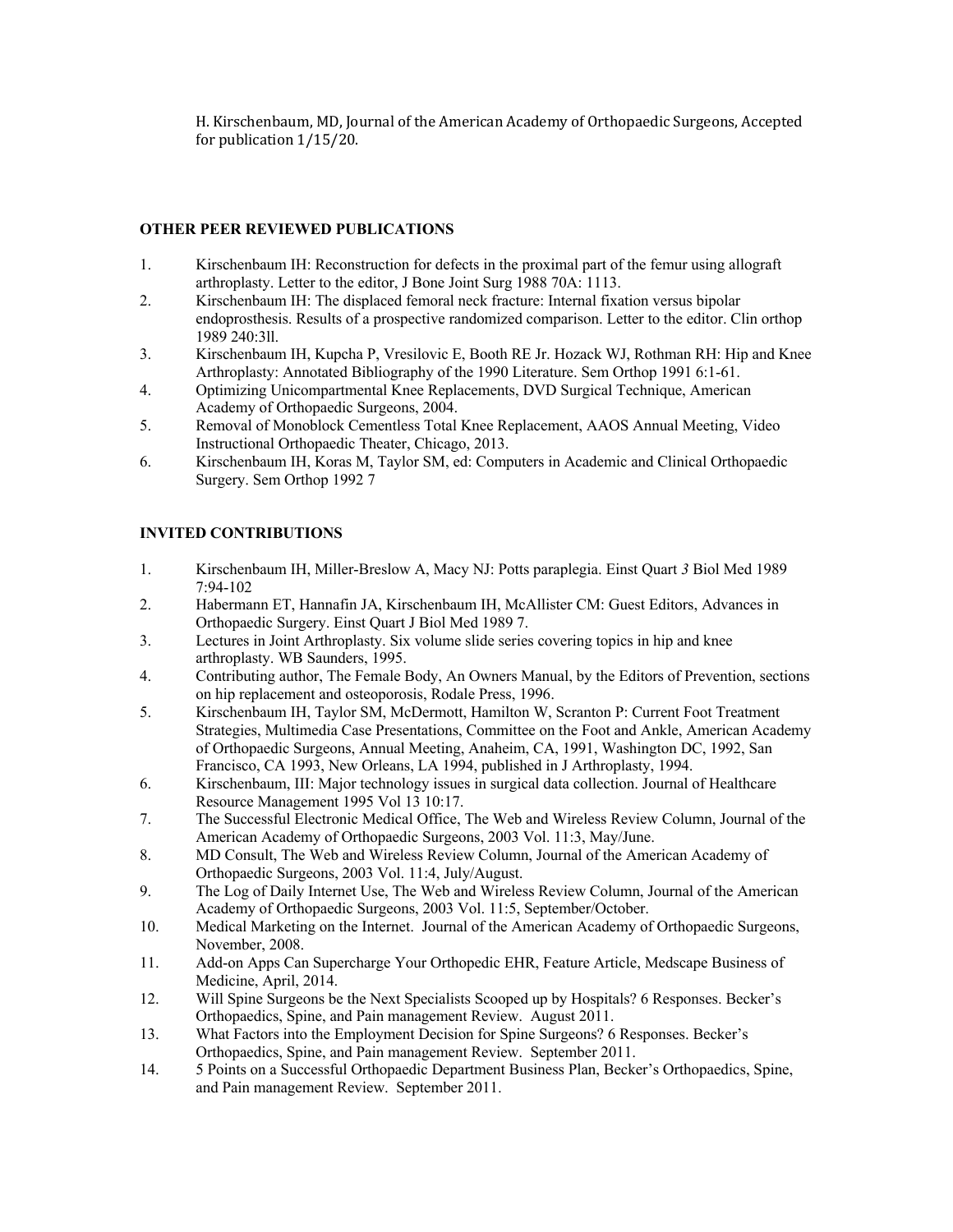- 15. Leadership During Hospital Alignment: 6 Points for Orthopaedic Groups. Becker's Orthopaedics, Spine, and Pain Management Review. September 2011.
- 16. Information technology as Communication, Physician's Weekly Feature. April 2012.
- 17. The Organization of an Operations Team for Efficiency, DOTMed Business News. April 2012.
- 18. Service Line Leadership vs. Management: Why Hospitals Need Both. Becker's Hospital Review. June 2012.
- 19. 3 Universal Behaviors of Successful Hospital Service Line Leaders. Becker's Hospital Review. June 2012.
- 20. 6 Characteristics of ASC's and How to Fix Them. Becker's Hospital Review. November 2012.
- 21. Is a Paperless Office Really Achievable? Medical Office Today. April 2013.
- 22. 10 "Killer Apps" for Physicians, MDDI. May 2013.
- 23. A need for EMR Templates in Orthopaedics, Becker's Spine Review. June 2013.
- 24. How to Turn Your Smart Idea into a Bankable Invention, Medscape Business. December 2013.
- 25. Landmarks in Orthopaedics: A 20-Year Perspective. Medscape Business. April 2015.
- 26. Doctors' Love-Hate Relationship with Second Opinions. Medscape Business June 2015.

# **BOOKS AND BOOK CHAPTERS**

- 1. Optimizing an Electronic Medical Office for Joint Reconstruction. OKU2- Hip and Knee Reconstruction, American Academy of Orthopaedic Surgeons.
- 2. Optimizing the Development and Implementation of an Electronic Paperless Medical Office. Publication in American Academy of Orthopaedic Surgeons, Instructional Course Lecture Series, 2007.
- 3. Optimizing a Paperless Electronic Office, Chapter in Instructional Lectures, Book Chapter, Volume 57.
- 4. The OMG EMR Template Book, Ira H. Kirschenbaum, MD, DTC Healthcom Press, 2013
- 5. Don't Know Much About Joints, The Hip, Ira H. Kirschenbaum, MD, DTC Healthcom Press, 2014.

# **NON-PEER REVIEWED PUBLICATIONS**

- 1. Project Developer- Introduction to Orthopaedics, CD-ROM Format, Distributed by Howmedica, Inc., Rutherford, NJ.
- 2. Partial Knee Replacement: Step-by-Step, YouTube Video, DTC Healthcom Channel, Ortho Bullets, Over 230,000 views, 2013-Present.
- 3. Total Knee Replacement Instructional Video, YouTube, Over 190,000 Views, 2013-Present.

# **INVITED LECTURES PRESENTATION**

- 1. Crucial Decisions in Hip Arthroplasty, Co-Course Chairman, Post-Graduate Course in Hip Surgery, Sponsored by The Rothman Institute, Pennsylvania Hospital, Thomas Jefferson University, Bermuda, 1991.
- 2. Co-Course Director, Total Joint Replacement Nursing, Sponsored by Kaiser Permanente and the Department of Nursing, White Plains Medical Center, October 31, 1992.
- 3. Comparison of Total Knee Replacement Designs- Implications for Surgeon Decision Making, Lecture at Advanced Sales Training School, Howmedica, Inc., Pfizer Hospital Products Group, Rutherford, NJ, 1992.
- 4. Total Joint Replacement Program, Invited lecture to discuss the results of an innovative, comprehensive program designed to improve quality and significantly diminish resource utilization, National Interregional Conference, Kaiser Permanente, Oahu, HW, 1993.
- 5. Interregional Conference on Utilization Management, Presentation on quality resource management in joint replacement surgery, Kaiser Permanente, San Francisco, CA, 1993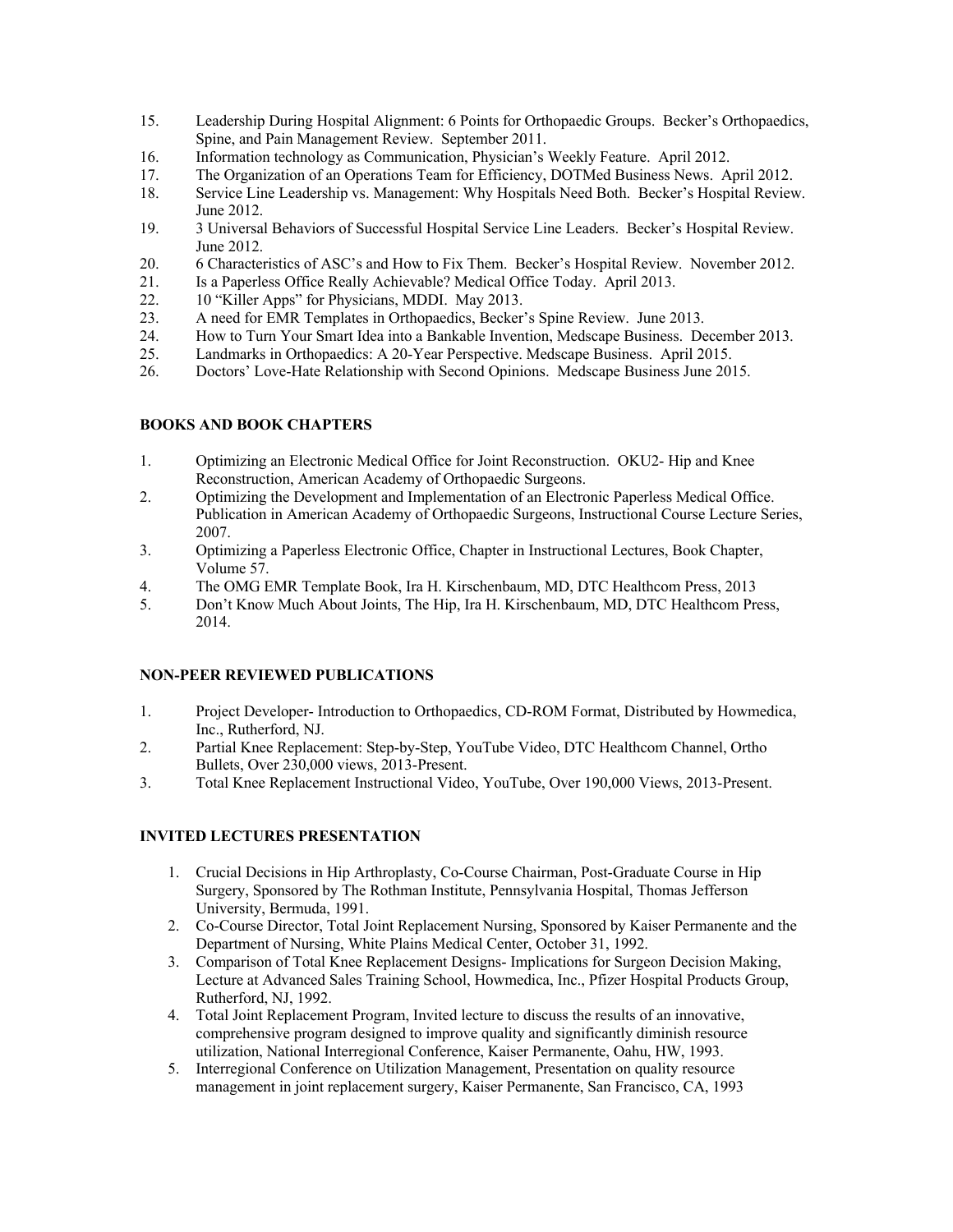- 6. Development and Strategic Planning of Total Joint Replacement Programs, Invited lecture at Naples Community Hospital, Naples, FL, 1993.
- 7. Crucial Decisions in Hip Arthroplasty, Invited lectures on hip arthroplasty surgery, Postgraduate Course in Hip Surgery, Sponsored by The Rothman Institute, Pennsylvania Hospital, Thomas Jefferson University, Bermuda, May 1994.
- 8. Total Joint Replacement Program, Invited lecture to discuss the results of an innovative, comprehensive program designed to improve quality and significantly diminish resource utilization, National Interregional Conference, Kaiser Permanente, Oahu, HW 1994
- 9. Course Chairman, Crucial Decisions in Hip arthroplasty, Post-Graduate Course in Hip Surgery, Sponsored by The Rothman Institute, Pennsylvania Hospital, Thomas Jefferson University, Naples, FL, May 1995.
- 10. Current Trends in the Musculoskeletal Market Place Quality Resource Management in Orthopaedic Surgery, Conference sponsored by Medical Data International, Orlando, 1995
- 11. Economic Opportunities in Musculoskeletal Medicine Use of Critical Pathways in Orthopaedic Surgery, Opportunities for Vendors, Sponsored by Medical Data International, Chicago, IL, June, 1995
- 12. Current State of Managed Care, Presentation to the Medical Group Management Association, New York, October, 1995
- 13. Course Faculty, Instructional Course Lecture Series, American Academy of Orthopaedic Surgeons, Critical Pathways in a Managed Care Setting, Annual Meeting, Atlanta, GA, February, 1996.
- 14. Course Faculty, Instructional Course Lecture Series, American Academy of Orthopaedic Surgeons, Critical Pathways in a Managed Care Setting, Annual Meeting, San Francisco, CA, February 1996.
- 15. Course Chairman, Crucial Decisions in Hip and Knee Arthroplasty, Post-Graduate Course in Hip and Knee Surgery, Sponsored by The Rothman Institute, Pennsylvania Hospital, Thomas Jefferson University, Bermuda, May 1996.
- 16. Course Faculty, Instructional Course Lecture Series, American Academy of Orthopaedic Surgeons, Basic Computer Applications in Orthopaedic Surgery, Annual Meeting, San Francisco, CA, February, 1997.
- 17. Course Faculty, Instructional Course Lecture Series, American Academy of Orthopaedic Surgeons, Optimizing Orthopaedic Interactions on the Internet, Annual Meeting, New Orleans, LA, March, 1998.
- 18. Visiting Professor, New York University/Hospital for Joint Diseases, September 1999
- 19. Visiting Professor Northwestern University, Department of Orthopaedic Surgery, March 1999
- 20. Special Visiting Faculty, Australian Orthopaedic Association, Computer and Internet Applications in Orthopaedics, Brisbane, Australia, 2000
- 21. The Campbell Clinic, Memphis Tennessee, Annual Willis Campbell Lecture, 2001
- 22. Technology Pavillion Speaker, American Academy of Orthopaedic Surgeons Annual Meetings 2002-2006.
- 23. Memorial Leinbach Lecture, Reading Pennsylvania, November 2003
- 24. Instructional Course Lecture Coordinator- Two day course- Electronic Medical Offices- Theory and Clinical Applications, New Orleans, February, 2003.
- 25. The Changing Landscape of Unicompartmental Arthritis. Lecture at the American Academy of Orthopaedic Learning Center. Hands-on Workshop- Unicompartmental Knee Arthroplasty. May 2004.
- 26. American Orthopaedic Association, Guest Lecturer, Symposium- The Total Electronic Office, June, 2004
- 27. Visiting Professor, Robert Wood Johnson Medical Center, May 2004
- 28. Moderator, Instructional Course Lecture, American Academy of Orthopaedic Surgeons, Optimizing a Paperless Electronic Medical Office, Annual Meeting, San Francisco, CA, 2004
- 29. Moderator, Instructional Course Lecture, American Academy of Orthopaedic Surgeons, Optimizing a Paperless Electronic Medical Office, Annual Meeting, Chicago, 2005
- 30. Faculty, Instructional Course Lecture, Optimizing the Internet for Orthopaedic Practices, American Academy of Orthopaedic Surgeons, Annual Meeting, San Diego, 2007.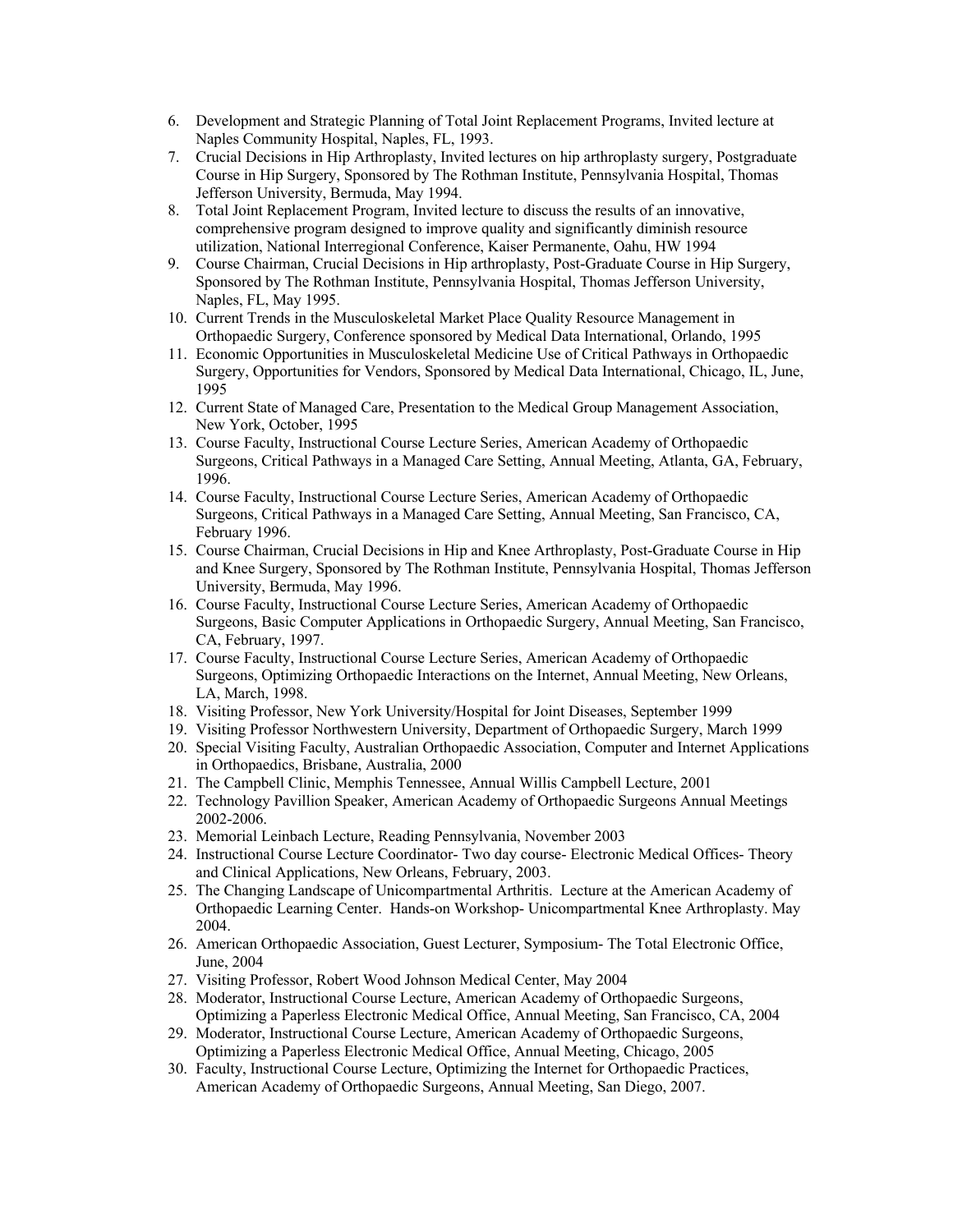- 31. Faculty, Practice Management Symposium, American Academy of Orthopaedic Surgeons, Washington, DC, 2008.
- 32. Technology Pavilion Speaker, American Academy of Orthopaedic Surgeons Annual Meetings 2009- Internet Marketing- 2009- Electronic Medical Records
- 33. Technology Pavilion Speaker, American Academy of Orthopaedic Surgeons Annual Meetings 2009- Internet Marketing
- 34. Technology Pavilion Speaker, American Academy of Orthopaedic Surgeons Annual Meetings 2009- Office Websites
- 35. Technology Pavilion Speaker, American Academy of Orthopaedic Surgeons Annual Meetings 2010-2013 HITECH act, EMR and Meaningful Use
- 36. Technology Pavilion Speaker, American Academy of Orthopaedic Surgeons Annual Meetings 2010-2013Killer Apps
- 37. Technology Pavilion Speaker, American Academy of Orthopaedic Surgeons Annual Meetings-Office Websites- 2010-2014
- 38. Joint Replacement in Patient's with Hepatitis, American College of Physicians Podium Award, Annual Meeting, 2011
- 39. American Academy of Orthopaedic Surgeons Annual Meetings, Instructional Course Lecture, Leading a Digital Life, 2013
- 40. American Academy of Orthopaedic Surgeons Annual Meetings, Instructional Course Lecture, Leading a Digital Life, 2014
- 41. Faculty, Practice Management Symposium, American Academy of Orthopaedic Surgeons, Annual Meeting, San Diego, 2007.
- 42. Stanford Medicine X, Lecturer, Design and Implementation of a Surgical Delivery System, 2017
- 43. Visiting lecturer, Montefiore Medical Center, Department of Orthopaedics, September 2018
- 44. Use a Centralized Pre-op Assessment Cloud Database, Stanford Medicine X 2019

#### **ABSTRACTS**

- 1. Kirschenbaum IH, et al: Computer Planning in Academic Orthopaedics, American Academy of Orthopaedic Surgeons, Annual Meeting, New Orleans, LA, 1990
- 2. Kirschenbaum IH, et al: Computer Planning in Academic Orthopaedics, American Academy of Orthopaedic Surgeons, Annual Meeting, Anaheim, CA, 1991
- 3. Kirschenbaum IH, Hozack WJ, Booth RE Jr, Rothman RH: The long-term results of conversion of endoprostheses to total hip arthroplasty presented at The Eastern Orthopaedics Association Meeting, Madrid, Spain, 1991
- 4. Kirschenbaum IH, Stuchin SA, McDonald D, Phillips J, Sylvestri D: The impact of a prospectively applied total joint replacement protocol on length of stay, complications, and results, Presented at The 1993 Annual Meeting of the Arthritic Hip and Knee Association, Dallas, TX and the 1994 Annual Meeting of The American Academy of Orthopaedic Surgeons, New Orleans, LA
- 5. Scientific Exhibit, Optimizing Orthopaedic Interactions on the Internet, Mailing Lists, Newsgroups, and the World Wide Web, American Academy of Orthopaedic Surgeons, Annual Meeting, New Orleans, LA, March, 1998
- 6. Rapid Discharge Versus Traditional Pathways after Knee Replacement: Clinical and Patient Reported Outcomes, Craig M. McAllister MD, Ira H. Kirschenbaum MD, Jeff D. Stepanian PAC, Geoff H. Burks Poster Session, AAHKS Annual Meeting, 2015.
- 7. TJA Outcomes in Immunocompromised Patients: A Matched-Pair Analysis Controlling for Comorbidity. Plassche, G, Silverman, A, Meftah, M, Kirschenbaum, I. Presented at Ortho Summit Evolving Technologies 2017, Las Vegas, NV.
- 8. McAllister, L, Moran, S., Zana, C.,, Kirschenbaum, I. Retrospective Analysis of Opioid Issuance Trends for Total Joint Arthroplasty in 2014 and 2017 Presented at OrthoSummit Evolving Technologies 2018.
- 9. Distribution of Orthopaedic Consults from an Urban Setting Emergency Department: A Study of Over 13,000 Consecutive Consults, Broome, J, Jarvis, R, Plassche, G, Silverman, A., Kirschenbaum, I., presented at AAOS Annual Meeting 2019, Las Vegas, NV